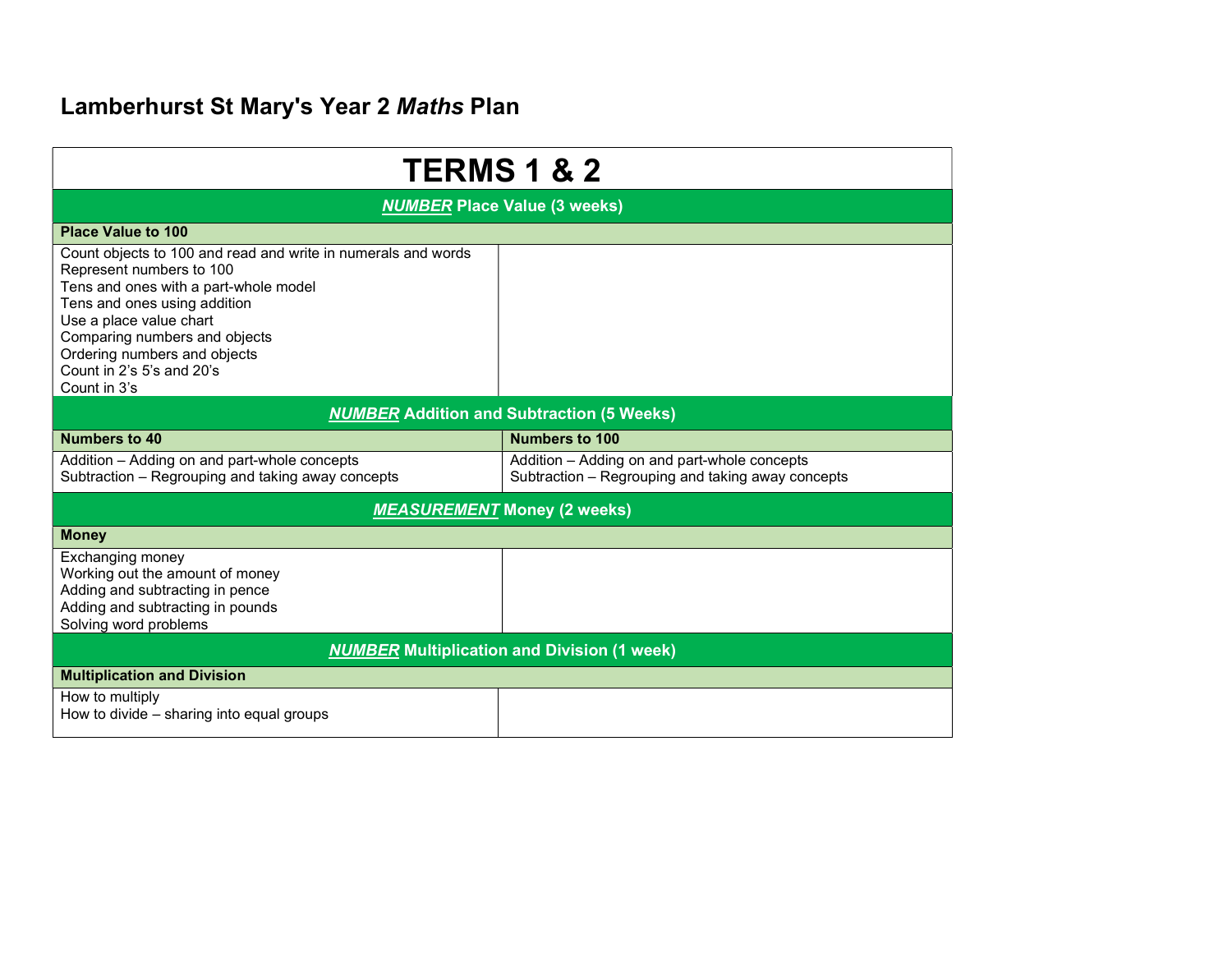| <b>TERMS 3 &amp; 4</b>                                                 |                                                                                                                                |  |  |
|------------------------------------------------------------------------|--------------------------------------------------------------------------------------------------------------------------------|--|--|
| <b>NUMBER Multiplication and Division (4 weeks)</b>                    |                                                                                                                                |  |  |
| <b>Multiplying by 2</b>                                                | <b>Multiplying by 5 and 10</b>                                                                                                 |  |  |
| Multiplying by 2: Skip-counting and using dot paper<br><b>Division</b> | Multiplying by 5: Skip counting and using dot paper<br>Multiplying by 10: Skip counting and using dot paper<br><b>Division</b> |  |  |
| <b>STATISTICS (2 weeks)</b>                                            |                                                                                                                                |  |  |
| <b>Picture graphs</b>                                                  | <b>Graphs</b>                                                                                                                  |  |  |
| Simple picture graphs                                                  | Reading picture graphs                                                                                                         |  |  |
| Picture graphs using symbols                                           | Making picture graphs                                                                                                          |  |  |
|                                                                        | Solving problems using picture graphs                                                                                          |  |  |
| <b>GEOMETRY Properties of Shape (3 weeks)</b>                          |                                                                                                                                |  |  |
| <b>Shapes and Patterns</b>                                             |                                                                                                                                |  |  |
| Recognise 2D and 3D shapes                                             |                                                                                                                                |  |  |
| Count sides and vertices on 2D shapes                                  |                                                                                                                                |  |  |
| Draw 2D shapes                                                         |                                                                                                                                |  |  |
| Lines of symmetry<br>Sort 2D and 3D shapes                             |                                                                                                                                |  |  |
| Make patterns with 2D and 3D shapes                                    |                                                                                                                                |  |  |
| Count faces, edges and vertices on 3D shapes                           |                                                                                                                                |  |  |
| <b>NUMBER Fractions (3 weeks)</b>                                      |                                                                                                                                |  |  |
| <b>Fractions</b>                                                       |                                                                                                                                |  |  |
| Make equal parts                                                       |                                                                                                                                |  |  |
| Recognise and find a half                                              |                                                                                                                                |  |  |
| Recognise and find a quarter                                           |                                                                                                                                |  |  |
| Recognise and find a third<br>Unit and non unit fractions              |                                                                                                                                |  |  |
| Equivalence of half and 2 quarters                                     |                                                                                                                                |  |  |
| Find three quarters                                                    |                                                                                                                                |  |  |
| Count in fractions                                                     |                                                                                                                                |  |  |
| Problem solving with fractions                                         |                                                                                                                                |  |  |